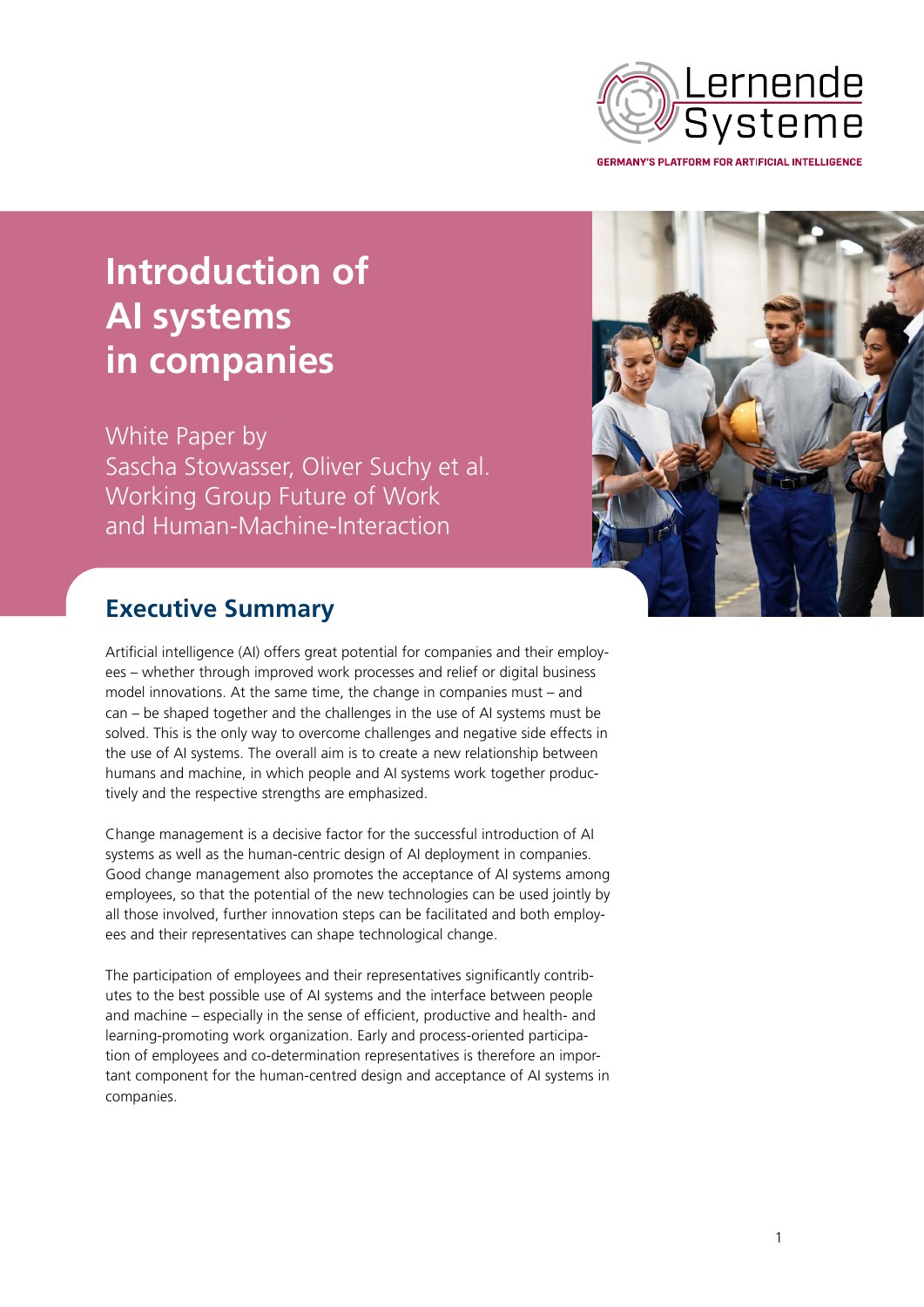The introduction of AI has some special features that also have an impact on change management as well as on the participation of employees, including the processes of corporate co-determination. The members of the working group Future of Work and Human-Machine-Interaction of Plattform Lernende Systeme want to sensitize for the requirements of the change management in Artificial Intelligence. Therefore, the experts have developed a practice-oriented catalogue of requirements that is intended to provide orientation for the practical implementation of the introduction of AI systems in the various phases of the change process:

- **Phase 1 Objective and impact assessment:** In the change processes for the introduction of AI systems, the objective and purpose of the applications should be defined from the outset with the employees and their representatives and information on how the AI system works should be provided. On this basis, the potential of the AI systems and the possible consequences for the company, the organization and the employees can be estimated. An important factor for the success of a change process is the involvement of the employees and the mobilization for the use of the new technologies.
- **Phase 2 Planning and design:** In a second step, the design of the AI systems themselves is the main focus. This is primarily concerned with the design of the interface between human and AI system along criteria for the human-compatible and productive implementation of human-machine interaction in the working environment. Questions of transparency and explainability, data processing and possibilities of employee analysis by AI systems as well as the creation of stress profiles and the preventive consideration of employment development are of particular importance.
- **Phase 3 Preparation and implementation:** The AI systems must also be integrated in a suitable manner into existing or new work processes and possibly changed organizational structures. This means preparing employees for new tasks at an early stage and initiating the necessary qualification measures. It is also important to design new task and activity profiles for employees and to adapt the work organization to a changed relationship between human and machine. A helpful instrument for the introduction of AI systems are pilot projects and experimental phases, in which empirical values can be collected before a comprehensive introduction and possible need for adaptation with regard to the AI systems, the qualification requirements or the work organization can be determined.
- **Phase 4 Evaluation and Adaptation:** After the introduction of AI systems, a continuous review and evaluation of the AI deployment should take place to ensure possible adaptations regarding the design of the applications, the work organization or the further qualification of the employees. In addition, the regular evaluation of AI deployment allows the experience of the employees to be used and further innovation processes – both with regard to the further improvement of (work) processes and with regard to new products and business models – to be initiated together with the employees as designers of change.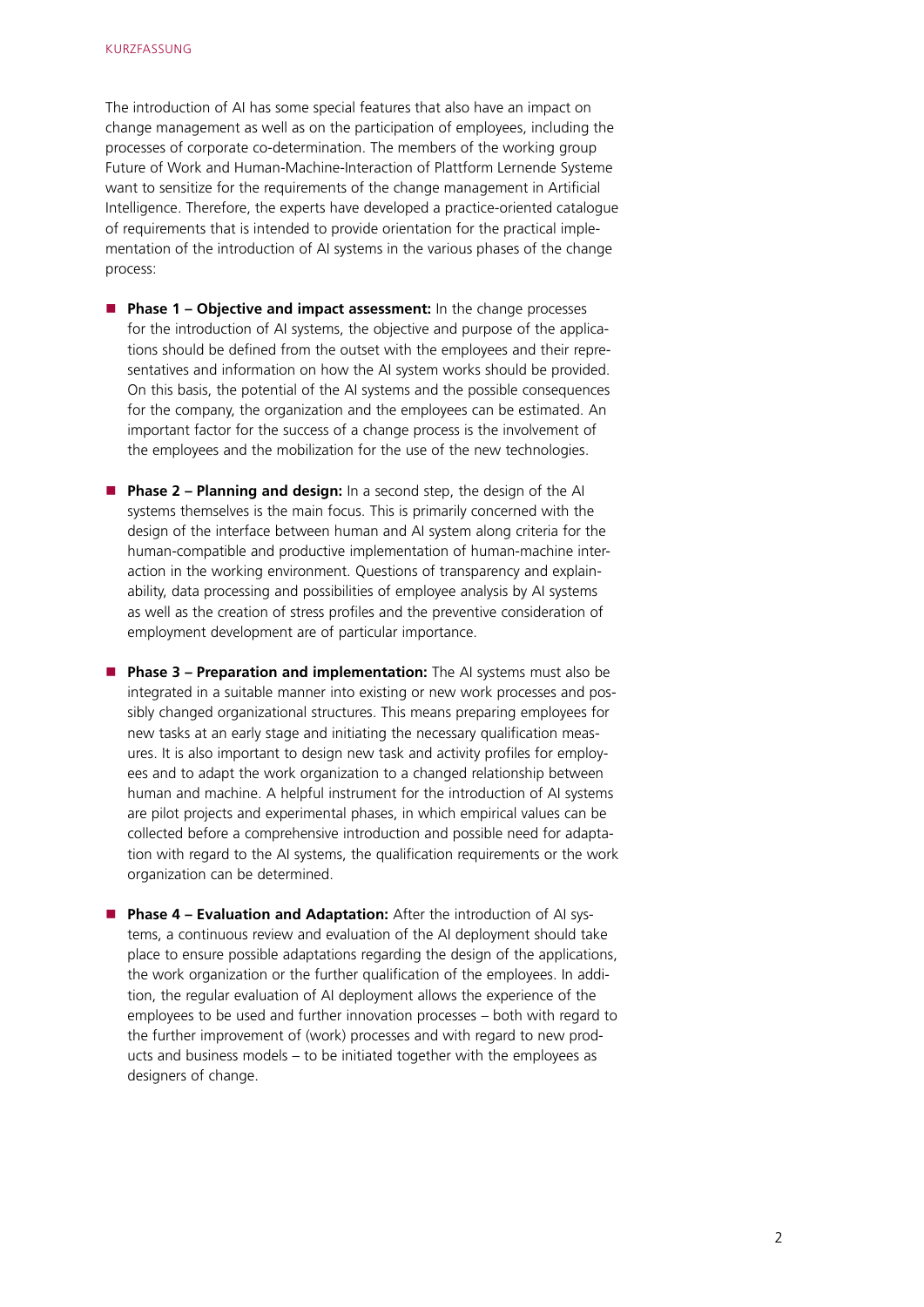There are many options available to companies for a successful transformation process. The following table summarizes the most important design options:

## **Table 1: Overview of phases, requirements and starting points for change processes with Artificial Intelligence**

| <b>Objectives and Impact Assessment</b>                               |                                                                                                                                                                                                                                                                                                                                                                         |  |
|-----------------------------------------------------------------------|-------------------------------------------------------------------------------------------------------------------------------------------------------------------------------------------------------------------------------------------------------------------------------------------------------------------------------------------------------------------------|--|
| Objective and<br>functionality of<br>the AI system                    | Organize early cooperation of all responsible persons in the<br>٠<br>company<br>Define and agree on the objective and purpose of the<br>AI system before implementation<br>Provide and convey appropriate information on how the<br>Al systems work                                                                                                                     |  |
| Potential analysis<br>and operational<br>impact assessment            | Careful potential analysis and operational impact assess-<br>$\bullet$<br>ment<br>Perform (health) impact assessment (usability, safety and<br>$\bullet$<br>security)<br>Assess employment effects and consequences for work-life<br>$\bullet$<br>balance<br>Anticipate challenges early on and develop design options<br>٠                                             |  |
| Participation<br>and mobilization<br>including corpo-<br>rate culture | Use co-determination and agile forms of participation for<br>the change process<br>Actively involve employees and their knowledge in the<br>transformation process<br>Accompanying the change process with suitable informa-<br>tion and dialogue formats                                                                                                               |  |
| <b>Planning and Design</b>                                            |                                                                                                                                                                                                                                                                                                                                                                         |  |
| Design criteria for<br>human-machine<br>interaction                   | Human-Machine-Interaction in Artificial Intelligence<br>designed for the Human Being<br>• Ensure individual protection and trustworthiness of<br>AI systems<br>Develop meaningful division of work and favorable working<br>conditions                                                                                                                                  |  |
| Transparency,<br>data usage and<br>load profiles                      | Strengthen explainability, graded transparency and<br>۰<br>traceability of AI systems<br>Implement privacy-by-design and anticipate and resolve<br>٠<br>data protection issues<br>Create load profiles and design human-machine interaction<br>without contradictions                                                                                                   |  |
| <b>Early qualification for new requirements</b>                       |                                                                                                                                                                                                                                                                                                                                                                         |  |
| for new require-<br>ments                                             | Early qualification • Understanding early competence development as the key<br>to change management<br>Define continuing education goals for different profiles<br>and create offers<br>Linking (technical) professional competencies with<br>overarching competencies<br>Integrate empirical knowledge and strengthen process<br>knowledge and reflective competencies |  |